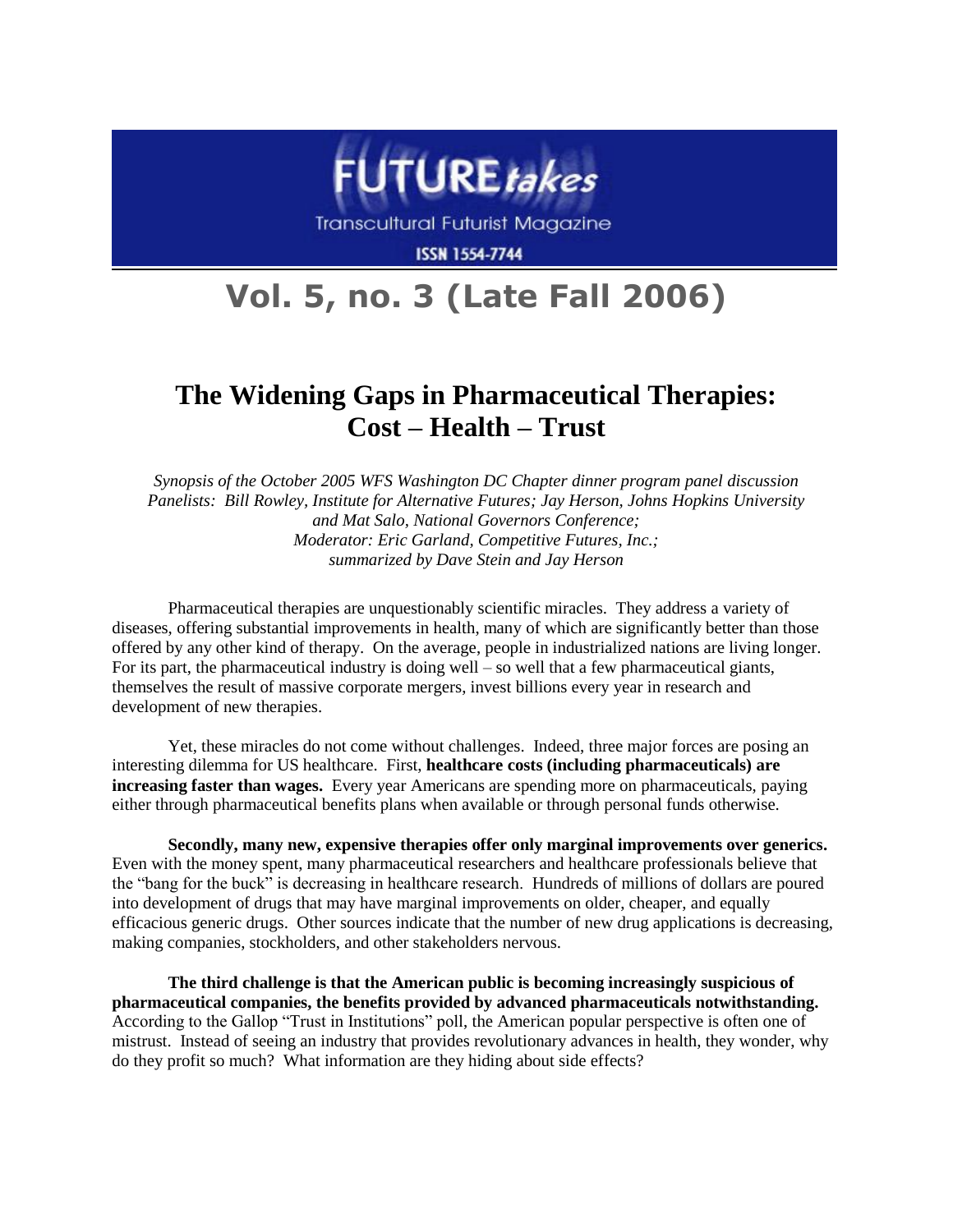In combination, these factors present a dilemma. One might ask how long the US can continue paying more for healthcare while distrusting the industries that provide it. This issue was the focal point of the panel discussion.

#### **PHARMACEUTICAL INDUSTRY FACTS AND TRENDS**

Panel moderator Eric Garland began with some drug industry facts and trends. Said Garland, the cost of health care in the US is increasing at a rate far faster than wages are. At the same time, mergers have created corporate giants that dominate the pharmaceutical industry. Concurrently, pharmaceutical research has been increasing at a "breakneck" pace – a seven-fold increase in the past 15 years alone! Impressive as this sounds, the pharmaceutical industry has its challenges, too – not the least of which is the fact that for every 10,000 drugs screened by the Food and Drug Administration (FDA), only ten result in human trials and only one receives eventual FDA approval. In addition, seven years of sales are required to pay back the cost of developing a new drug and to pay the research costs of drugs that fail or that prove unprofitable. Not surprisingly, pharmaceutical companies are highly dependent on "blockbuster" drugs, i.e., those that produce \$1 billion or more per year in revenue.

An additional cause for concern is that the FDA perceives that the quality of new drug approval applications is lower, even though it continues receiving a constant level of approval requests. Then, too, the public's trust in the pharmaceutical industry has eroded, partly because of the cost of drugs in comparison with pharmaceutical company profits and partly because of litigation regarding the effectiveness and/or side effects of particular drugs. Reminded Garland, the goal of the panel discussion was to get different perspectives or visions of the panelists on the current state of the pharmaceutical industry.

## **NEW MODELS FOR BUSINESS AND THERAPY – WHICH FIRST?**

First to present a vision of the industry was Bill Rowley of the Institute for Alternative Futures and a healthcare futurist for several companies. Rowley's view is that the pharmaceutical industry world has changed and that pharmaceutical companies must re-invent themselves, to include a new business model. The blockbuster business model used successfully for so long is losing relevance. The new model will not be business as usual, and high profit margins will probably be impossible to achieve.

Panelist Jay Herson of Johns Hopkins University suggested that a big mistake in US healthcare has been to think of the pharmaceutical companies as "private NIHs" rather than profit making entities. Envisioned Herson, the biggest challenge facing the industry is to tailor treatment to each individual patient once we learn more about the fundamental nature of disease, adding that this will take a very long time.

A third perspective was presented by Mat Salo of the National Governors Conference. Cognizant of the balanced budget constitutional requirement of every state except Vermont, Salo noted that the cost of healthcare greatly affects state budgets because the Medicaid program, which covers the cost of healthcare for the poor, currently covers 55 million people and is largely paid for by the states. Put in perspective, the cost of Medicaid to the states is greater than the cost of K-12 education and of higher education. It was also pointed out that with certain Medicaid patients shifting to Medicare drug coverage after January 1, 2006, the issue of who really pays is not completely resolved.

#### **HEALTHCARE SPENDING**

Garland then asked the panelists what are the limits on healthcare spending. Rowley noted that the US now spends \$1.93 trillion on healthcare per year but that the industry wastes money on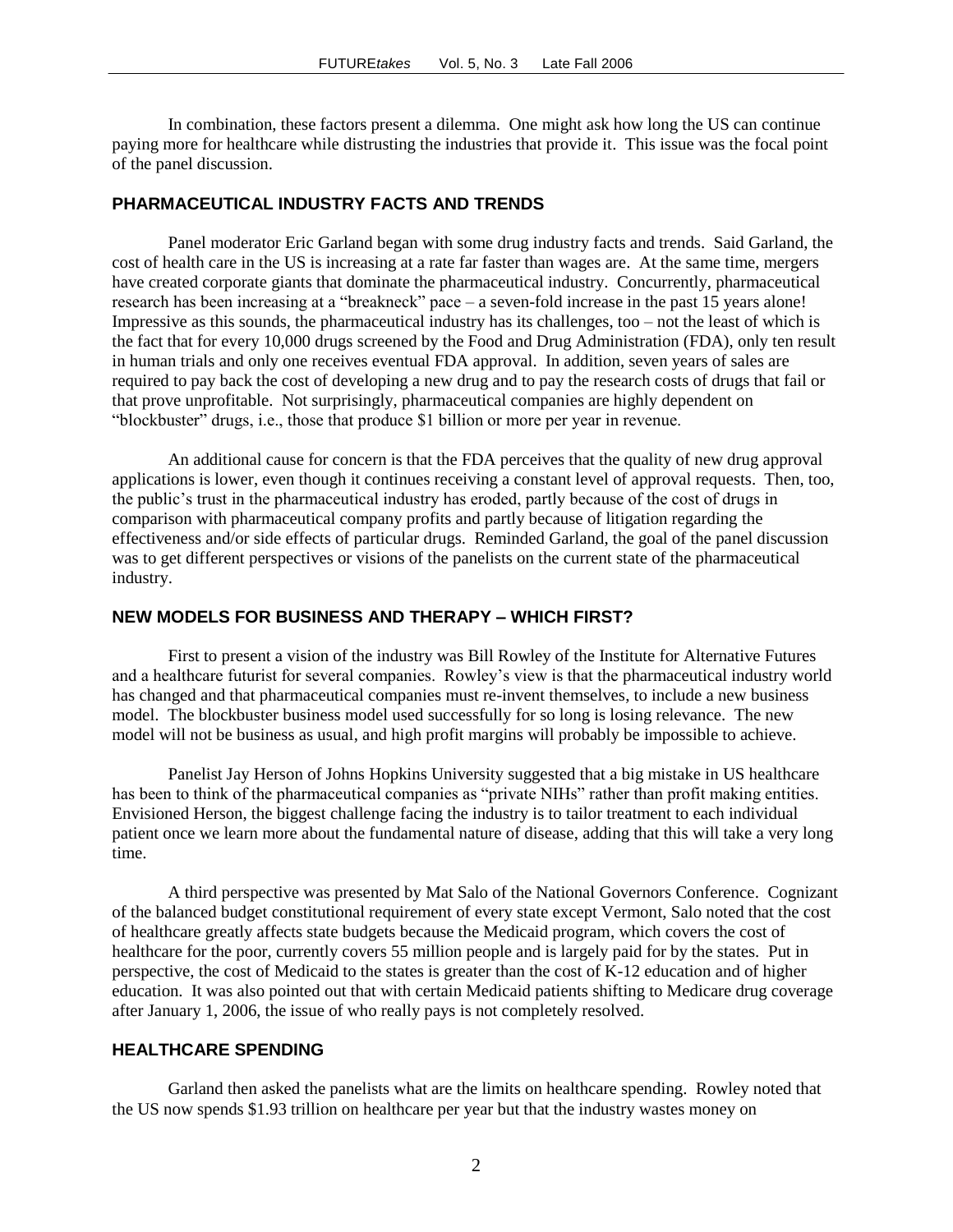bureaucracy, adding that no healthcare cost cutting measures will be effective until the public reins in its expectations for healthcare. Noting that much of the pharmaceutical industry has moved to the US because the government does not limit drug prices, Rowley anticipates that this will change because of the new imperative to control drug costs. Continuing, Rowley stated that the pharmaceutical companies do care about creating good drugs but that the industry is simply reacting to public demands and expectation, adding that Pfizer, for example, wants to go beyond drugs to provide services that promote health and effective management of diseases.

For his part, Salo addressed the budgetary issues. Stated Salo, **t**he current level of Medicaid spending, 22% of state budget growth, is unsustainable. Many things can be done to limit spending, especially limiting waste. For example, electronic medical records can be used to minimize paperwork, while electronic prescriptions can help avoid prescription errors.

Herson noted that the trend toward mergers in the industry results from the high cost of developing new drugs and the fact that there are not enough blockbuster drugs to otherwise support these costs. There are many failures in new drug development, and the cost of clinical trials is high. Continuing, Herson pointed out that companies in other industries (e.g., in the aircraft industry) do not have the same high failure rates in new product testing because their tests are grounded in the laws of physics whereas there are not yet similar rules to guide pharmaceutical development. An additional point made by Herson is the need for expectation management regarding medical cures, especially in the case of expensive drugs that at best extend lives of terminally ill patients by only a few months.

Rowley then proposed that one way to limit government healthcare costs is to have a two-tiered system like Oregon has. In this system, all beneficial therapies are ranked in order of cost effectiveness as well as in relative benefit to patients and to society. Based on this rank ordering, the state pays for a certain basic level of care, and the individual pays for care above the basic level. Oregon's experience was that good therapies were available for virtually all diseases, but expensive treatments were excluded as not the wisest use of limited funds. Modifications were subsequently made for political acceptability, especially to accommodate children and to provide supportive care for people suffering from incurable diseases. Salo added that Florida has instituted defined contribution levels per individual in its Medicaid program. This provides an incentive for managed care.

## **NEXT GENERATION PHARMACEUTICAL SCIENCE**

Turning from policy and budgetary matters to science, Garland posed the question, "What will happen in the science of drug development?" Herson envisioned that in twenty years, we will have drugs that are based on new developments in genomics and that we will be able to predict their successfulness. Salo suggested that there is a need to avoid over-medicating, citing Governor Huckabee of Arkansas as a case in point. Tremendously overweight, Governor Huckabee was given only a few years to live unless he went on a radical diet – which he did, to the loss of more than 100 pounds, becoming fit enough to run marathons.

Rowley envisioned that there will be biomarkers to indicate the progression of a disease in the patient and how his/her body metabolizes drugs. He further mentioned the possibility of a patch on the head to indicate how well anti-psychotic drugs are working – adding that these developments will require many years. As an alternative to the blockbuster business model, Rowley proposed the possibility of open source pharmaceutical development in a manner akin to present-day open source software development.

#### **Q&A (as best captured):**